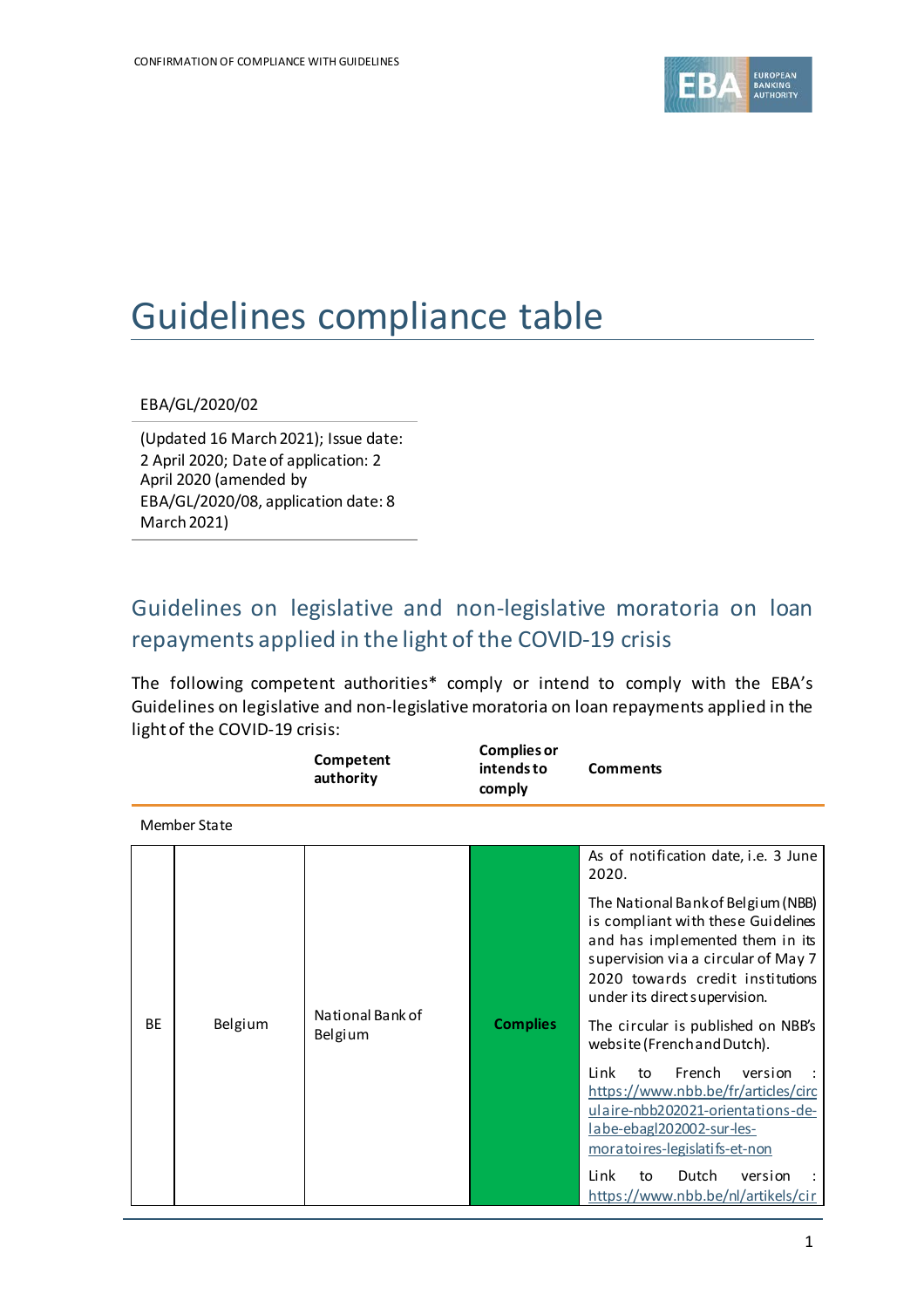

|           |                 | Competent<br>authority                                          | <b>Complies or</b><br>intends to<br>comply | <b>Comments</b>                                                                                                                                                                                                                                                                                                                                                                                                                                                                                              |  |  |
|-----------|-----------------|-----------------------------------------------------------------|--------------------------------------------|--------------------------------------------------------------------------------------------------------------------------------------------------------------------------------------------------------------------------------------------------------------------------------------------------------------------------------------------------------------------------------------------------------------------------------------------------------------------------------------------------------------|--|--|
|           |                 |                                                                 |                                            | culaire-nbb202021-eba-<br>richtsnoeren-ebagl202002-inzake-<br>wettelijk-vastgestelde-en-niet                                                                                                                                                                                                                                                                                                                                                                                                                 |  |  |
| BG        | <b>Bulgaria</b> | <b>Bulgarian National</b><br>Bank                               | <b>Complies</b>                            | notification<br>of<br>As<br>date, i.e.<br>03.04.2020.<br>In accordance with Article 74a of the<br>Law on Credit Institutions banks<br>shall apply the EBA guidelines,<br>recommendations concerning them,<br>and for which the BNB has<br>announced it shall comply with in<br>accordance with Article 79a,<br>paragraph 1, item 2 of the same<br>Law.<br>The arrangements for restructuring<br>plans are incorporated in Article 14<br>to Article 24 of the Law on the<br>Recovery and Resolution of Credit |  |  |
| <b>CZ</b> | Czech Republic  | Czech National Bank                                             | <b>Complies</b>                            | Institutions and Investment Firms.<br>of<br>notification<br>As<br>date, <i>i.e.</i><br>08.06.2020.                                                                                                                                                                                                                                                                                                                                                                                                           |  |  |
| DK        | Denmark         | Danish Financial<br>Supervisory Authority                       | <b>Complies</b>                            | of<br>notification<br>date,<br>As<br>i.e.<br>01.06.2020.                                                                                                                                                                                                                                                                                                                                                                                                                                                     |  |  |
| DE        | Germany         | Bundes anstalt für<br>Finanzdienstleistungsa<br>ufsicht (BaFin) | <b>Complies</b>                            | notification<br>οf<br>date,<br>As<br>i.e.<br>30.04.2020.                                                                                                                                                                                                                                                                                                                                                                                                                                                     |  |  |
| EE.       | Estonia         | Finantsinspektsioon                                             | <b>Complies</b>                            | As of date of notification, i.e.<br>21.04.2020.<br>Electroniclink:<br>https://www.fi.ee/et/juhendid/pan<br>gandus-ja-krediit/euroopa-<br>pangandusjarelevalve-asutuse-<br>suunised-suunised-covid-19-kriisi-<br>tottu-kohaldatud                                                                                                                                                                                                                                                                             |  |  |
| IE        | Ireland         | Central Bank of Ireland                                         | <b>Complies</b>                            | of<br>notification<br>date,<br>As<br>i.e.<br>03.06.2020.<br>Details of the Central Bank of<br>Ireland's supervisory expectations<br>on payment breaks are available in<br>the Covid-19 FAQs for regulated<br>firms.                                                                                                                                                                                                                                                                                          |  |  |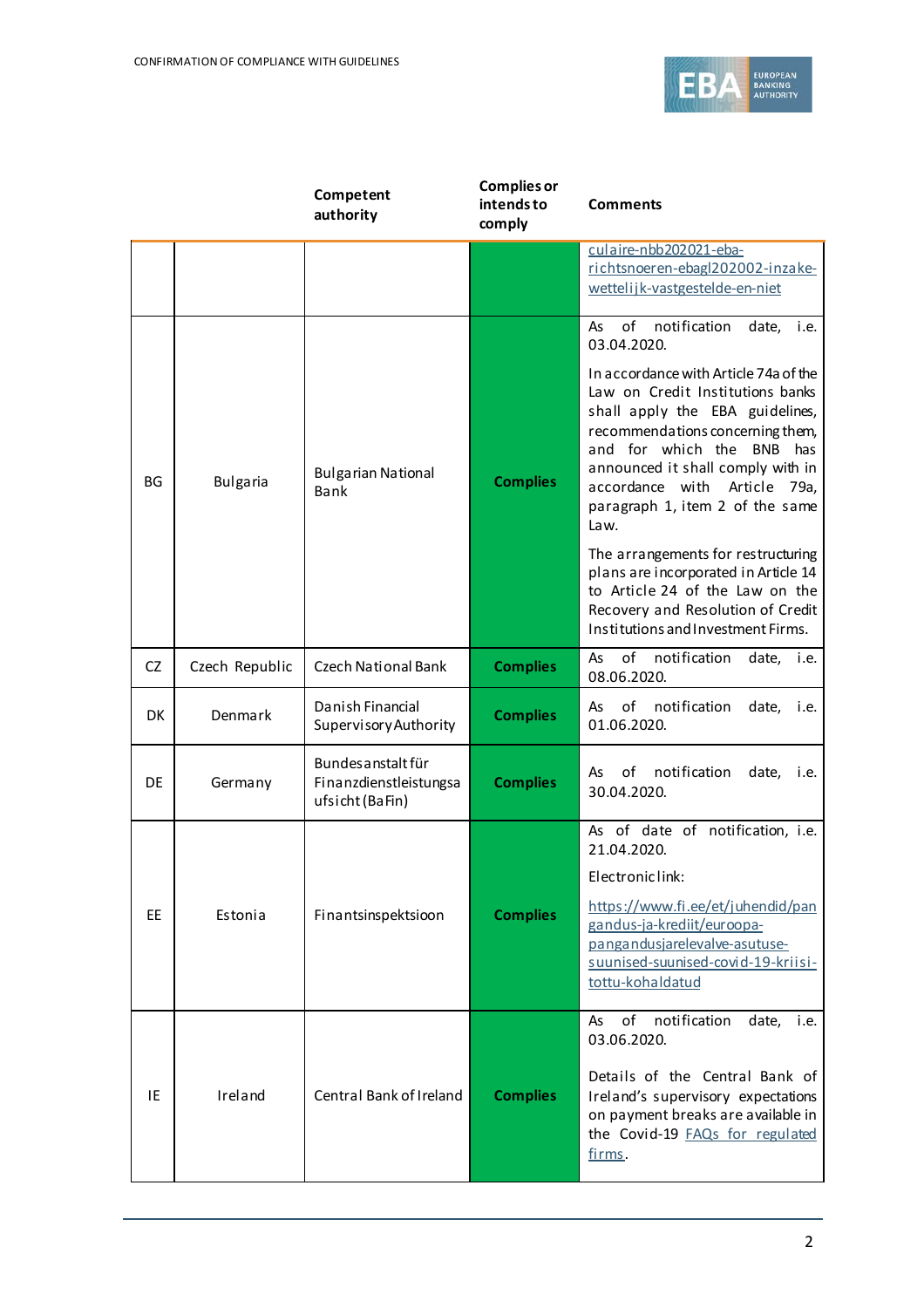

|           |         | Competent<br>authority                                | <b>Complies or</b><br>intends to<br>comply | <b>Comments</b>                                                                                                                                                                                                                                                                                                                                                                                                                                                                                                                                                                                                                                                                                                                                                                                                                                                                                                                                                                                                                                                                  |
|-----------|---------|-------------------------------------------------------|--------------------------------------------|----------------------------------------------------------------------------------------------------------------------------------------------------------------------------------------------------------------------------------------------------------------------------------------------------------------------------------------------------------------------------------------------------------------------------------------------------------------------------------------------------------------------------------------------------------------------------------------------------------------------------------------------------------------------------------------------------------------------------------------------------------------------------------------------------------------------------------------------------------------------------------------------------------------------------------------------------------------------------------------------------------------------------------------------------------------------------------|
| EL        | Greece  | <b>Bank of Greece</b>                                 | <b>Complies</b>                            | As of notification date, i.e.<br>01.06.2020.                                                                                                                                                                                                                                                                                                                                                                                                                                                                                                                                                                                                                                                                                                                                                                                                                                                                                                                                                                                                                                     |
| <b>HR</b> | Croatia | Hrvatska narodna<br>banka (Croatian<br>National Bank) | <b>Complies</b>                            | notification<br>of<br>date,<br>As<br>i.e.<br>26.01.2021.<br>The Croatian National Bank (CNB) is<br>compliant with these Guidelines and<br>has implemented them in its<br>supervision via a circular letter sent<br>on 23 December 2020 to credit<br>institutions.<br>The circular is published on CNB<br>website:<br>https://www.hnb.hr/documents/20<br>182/3329058/e-<br>okruznica2_smjernica-moratoriji-<br>na-otplatu-kredita-kriza-<br>COVID19.pdf/c911238a-089c-b96b-<br>c1c6-55a4f05e78f3<br>Previously, CNB didn't comply with<br>the part that request for final date of<br>application of moratorium to be 30<br>June 2020 (30 September) due to<br>the fact that CNB started the<br>regulatory initiatives on<br>the<br>relaxation of regulatory framework<br>covered by the EBA Guidelines<br>before the adoption of the EBA<br>Guidelines. According to circular<br>letter sent on 19 March 2020 to<br>credit institutions final date of<br>application of moratorium is 31<br>March 2021, hence the same as in<br>revised<br>EBA<br>Guidelines<br>(EBA/GL/2020/15). |
| ES        | Spain   | Banco de España                                       | <b>Complies</b>                            | $\overline{of}$<br>notification<br>As<br>date,<br>i.e.<br>19.05.2020.                                                                                                                                                                                                                                                                                                                                                                                                                                                                                                                                                                                                                                                                                                                                                                                                                                                                                                                                                                                                            |
| <b>FR</b> | France  | Banque de France                                      | <b>Complies</b>                            | of<br>notification<br>date,<br>i.e.<br>As<br>27.05.2020.                                                                                                                                                                                                                                                                                                                                                                                                                                                                                                                                                                                                                                                                                                                                                                                                                                                                                                                                                                                                                         |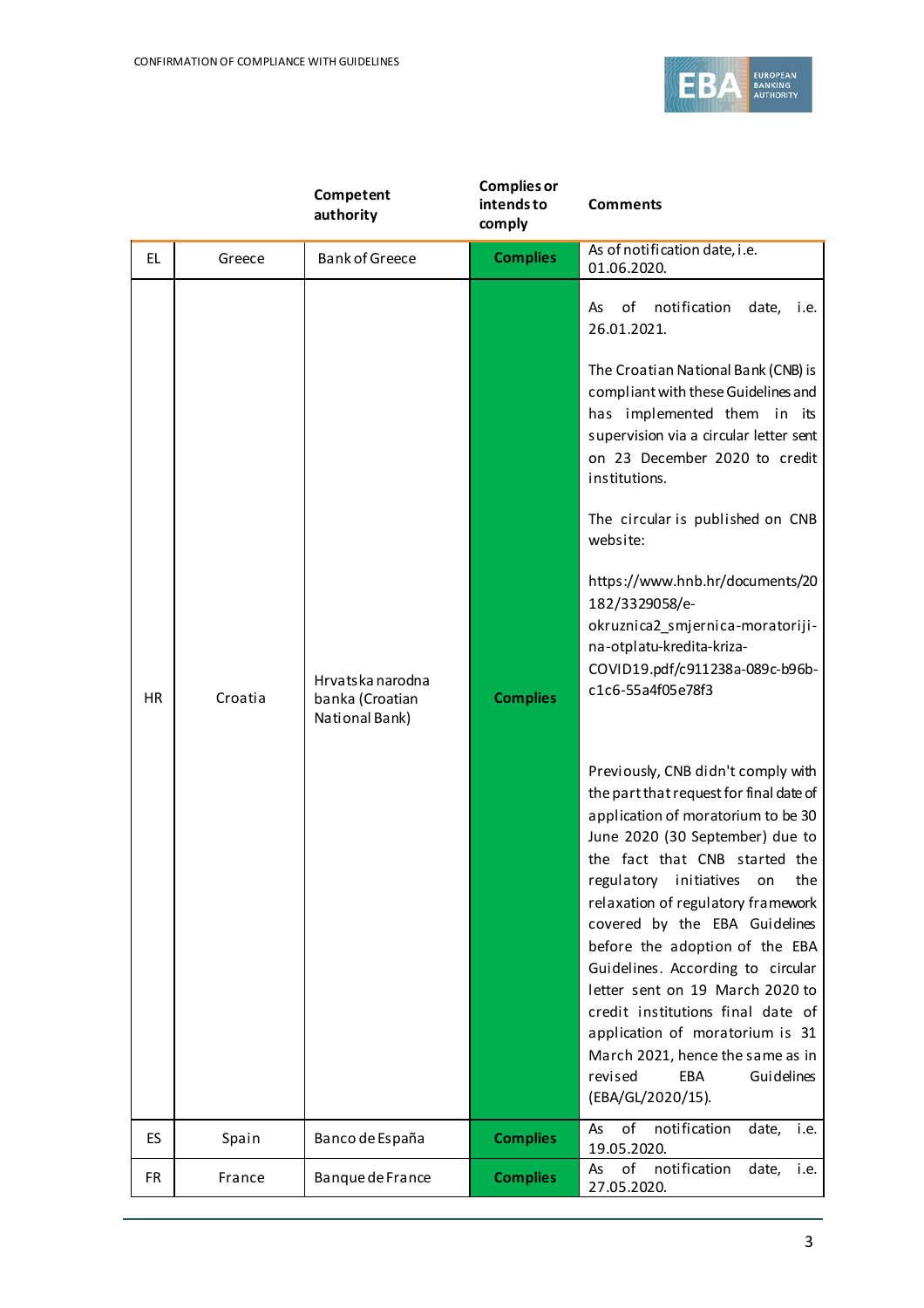

|           |            | Competent<br>authority                                       | <b>Complies or</b><br>intends to<br>comply | <b>Comments</b>                                                                                                                                                                                                                                                                                                                                                                                                                                                 |
|-----------|------------|--------------------------------------------------------------|--------------------------------------------|-----------------------------------------------------------------------------------------------------------------------------------------------------------------------------------------------------------------------------------------------------------------------------------------------------------------------------------------------------------------------------------------------------------------------------------------------------------------|
| IT        | Italy      | Bank of Italy                                                | <b>Complies</b>                            | notification<br>date,<br>As<br>of<br>i.e.<br>08.05.2020.<br>Guidelines<br>The<br>have<br>been<br>transposed for LSI by means of<br>supervisory expectations.                                                                                                                                                                                                                                                                                                    |
| <b>CY</b> | Cyprus     | Central Bank of Cyprus                                       | <b>Complies</b>                            | of notification<br>As<br>date,<br>i.e.<br>19.05.2020.                                                                                                                                                                                                                                                                                                                                                                                                           |
| LV        | Latvia     | <b>Financial and Capital</b><br>Market Commission            | <b>Complies</b>                            | of<br>notification<br>date,<br>As<br>i.e.<br>30.04.2020.<br>Information published on<br>the<br>Finance Latvia Association webpage:<br>https://www.financelatvia.eu/wp-<br>content/uploads/2020/04/Moratori<br>um_EN.pdf.<br>On 30 April, 2020, FCMC sent a letter<br>to the credit institutions informing<br>them that the FCMC recognises the<br>moratorium as compliant with EBA<br>guidelines and reminding them                                             |
| LT        | Lithuania  | Bank of Lithuania                                            | <b>Complies</b>                            | about the main aspects of the EBA<br>guidelines.<br>As of date of notification, i.e.<br>20.04.2020.<br>Guidelines<br><b>The</b><br>fully<br>were<br>transposed on 17 April 2020 by the<br>Supervision Service Committee of<br>the Bank of Lithuania No. V<br>2020/(21.25.E-2100)-241-71.                                                                                                                                                                        |
| LU        | Luxembourg | Commission de<br>Surveillance du Secteur<br>Financier (CSSF) | <b>Complies</b>                            | of<br>notification<br>As<br>date, i.e.<br>30.04.2020.<br>Circular CSSF 20/741 of 30 April<br>2020 on the Adoption of the<br>Guidelines of the European Banking<br>Authority on legislative and non-<br>legislative moratoria<br>loan<br>on<br>repayments applied in the light of<br>the<br>COVID-19<br>crisis<br>(EBA/GL/2020/02)<br>(http://www.cssf.lu/fileadmin/files/<br>Lois reglements/Circulaires/Hors b<br>lanchiment terrorisme/cssf20 741<br>eng.pdf) |
| HU        | Hungary    | Central Bank of<br>Hungary                                   | <b>Complies</b>                            | notification<br>of<br>date,<br>As<br>i.e.<br>03.06.2020<br>(last<br>update:<br>26.08.2020).<br>As at 29.02.2021: The moratorium<br>on payments was introduced in<br>Hungary by Government Decrees, in<br>which the conditions are in line with                                                                                                                                                                                                                  |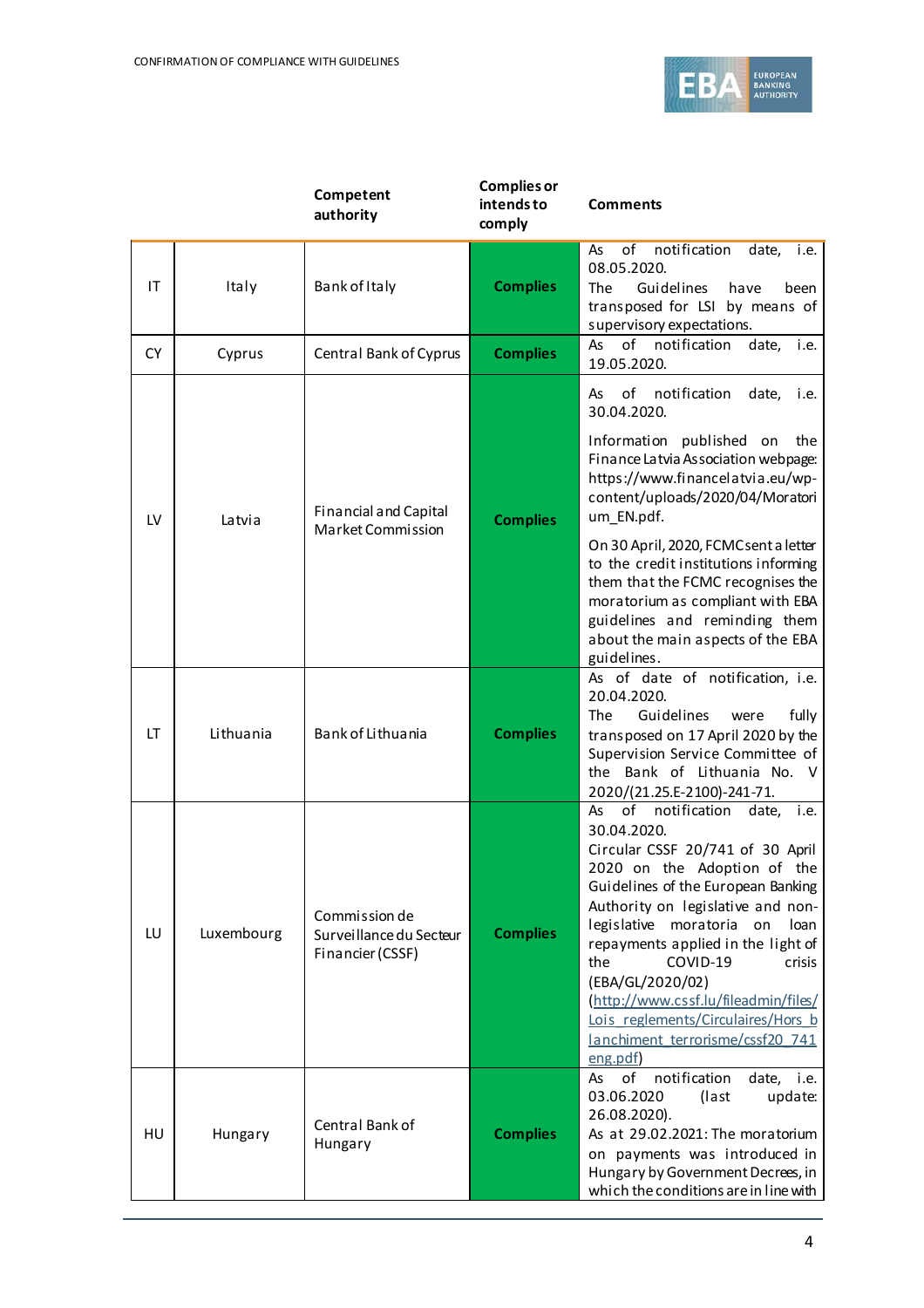

|    |       | Competent<br>authority       | <b>Complies or</b><br>intends to<br>comply | <b>Comments</b>                                                                                                                                                                                                                                                                                                                                                                                                                                                                                                                                                                                                                                                                                                                                                                                                                                                                                                                                                                                                                            |
|----|-------|------------------------------|--------------------------------------------|--------------------------------------------------------------------------------------------------------------------------------------------------------------------------------------------------------------------------------------------------------------------------------------------------------------------------------------------------------------------------------------------------------------------------------------------------------------------------------------------------------------------------------------------------------------------------------------------------------------------------------------------------------------------------------------------------------------------------------------------------------------------------------------------------------------------------------------------------------------------------------------------------------------------------------------------------------------------------------------------------------------------------------------------|
|    |       |                              |                                            | <b>The</b><br>relevant<br>guidelines.<br>the<br>Government Decrees are available<br>in English language under the<br>links:<br>following<br>https://njt.hu/translated/doc/J2020<br>R0047K 20200319 FIN.pdf<br>https://njt.hu/translated/doc/J2020<br>R0062K 20200325 FIN.pdf<br>The remaining provisions of the<br>guidelines were communicated to<br>the sector by an instruction letter<br>sent to the Hungarian Banking<br>Association. With effect from 18<br>June 2020, the rules on the<br>moratorium on<br>payments<br>are<br>transferred from the Government<br>Decrees to Articles 9 to 17 of Act<br>LVIII of 2020 on transitional rules<br>relating to the end of state of danger<br>epi demi ological<br>and<br>on<br>preparedness. The text of the<br>legislation is available in Hungarian<br>following link:<br>only at<br>the<br>http://nit.hu/cgi bin/nit doc.cgi?d<br>ocid=220120.384679. At the same<br>time, the relevant Government<br>Decrees were repealed, while the<br>requirements remained<br>main<br>unchanged. |
| MT | Malta | <b>Central Bank of Malta</b> | <b>Complies</b>                            | of notification<br>date, i.e.<br>As<br>27.05.2020.<br>The Minister responsible for public<br>health, with the concurrence of and<br>in consultation with the Minister for<br>Finance and Financial Services,<br>issued the Moratorium on Credit<br>Facilities Regulations in Exceptional<br>Circumstance through Legal Notice<br>142 of 2020. These Regulations have<br>directed<br>credit<br>and<br>financial<br>institutions licensed by the Malta<br>Financial Services Authority to offer<br>six-month<br>moratorium<br>on on<br>a<br>repayments on capital and interest<br>for borrowers who have been<br>negatively affected by COVID-19.<br>Pursuant to these Regulations, the<br>Central Bank of Malta issued<br>Directive 18 in order to define the<br>eligibility for the moratorium and                                                                                                                                                                                                                                         |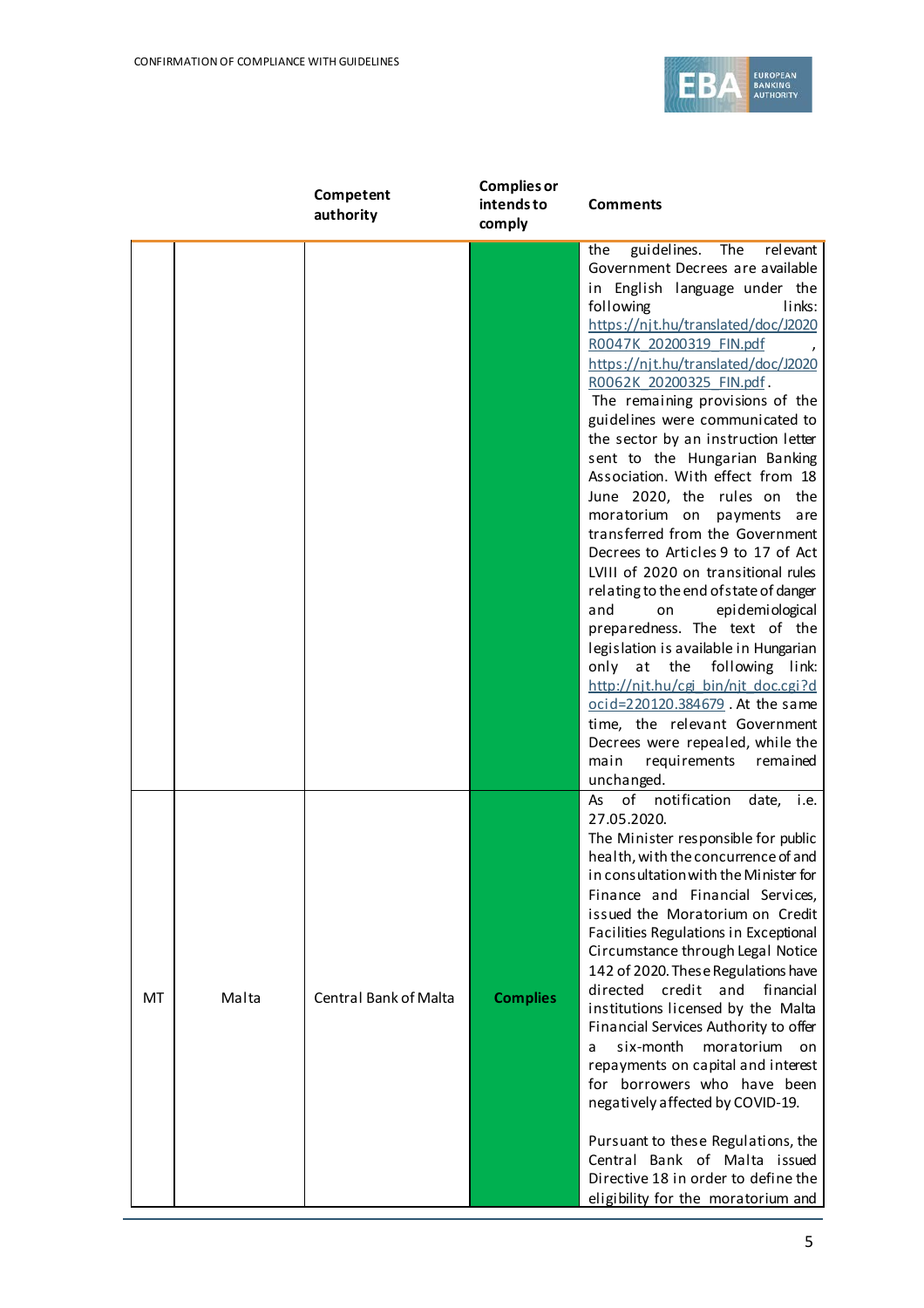

| Competent<br>authority | <b>Complies or</b><br>intends to<br>comply | <b>Comments</b>                                                                                                                                                                                                                                                                                                                                                                                                                                                        |
|------------------------|--------------------------------------------|------------------------------------------------------------------------------------------------------------------------------------------------------------------------------------------------------------------------------------------------------------------------------------------------------------------------------------------------------------------------------------------------------------------------------------------------------------------------|
|                        |                                            | other conditions related to the<br>implementation of the provisions of<br>the Regulations. The moratorium<br>applies to loans sanctioned prior to<br>14th April 2020 and the eligible<br>applicants include those who were<br>not in arrears and were meeting<br>fully their commitments prior to 1st<br>March<br>2020.<br>Furthermore,<br>applications by borrowers are to be<br>made with their respective credit or<br>financial institution until 30 June<br>2020. |
|                        |                                            | eligible<br>for<br>this<br><b>Borrowers</b><br>moratorium can apply to forego<br>payments of both capital and<br>interest completely for six months,<br>and can also opt to continue to pay<br>the interest but not the capital. This<br>is done without the application of<br>penalties<br>any<br>or<br>restructuring/administrative fees.                                                                                                                            |
|                        |                                            | Furthermore, during the course of<br>the moratorium, interest is to be<br>accrued but not capitalised, in other<br>words no interest compounding is to<br>occur during this period. This<br>accrued<br>interest<br>would<br>subsequently be recovered on a<br>straight line basis (spread equally)<br>across the remaining modified<br>maturity term of the loan after the<br>end of the moratorium period.                                                            |
|                        |                                            | Minister for<br>Health,<br>The<br>in.<br>consultation with the Minister for<br>Finance and Financial Services, may<br>decide to extend the duration of the<br>moratorium and the duration of the<br>application period. The six-month<br>moratoria period will start with<br>effect from the date of approval of<br>the application.                                                                                                                                   |
|                        |                                            | Link:<br>https://www.centralbankmalta.org/<br>en/news/14/2020/8805                                                                                                                                                                                                                                                                                                                                                                                                     |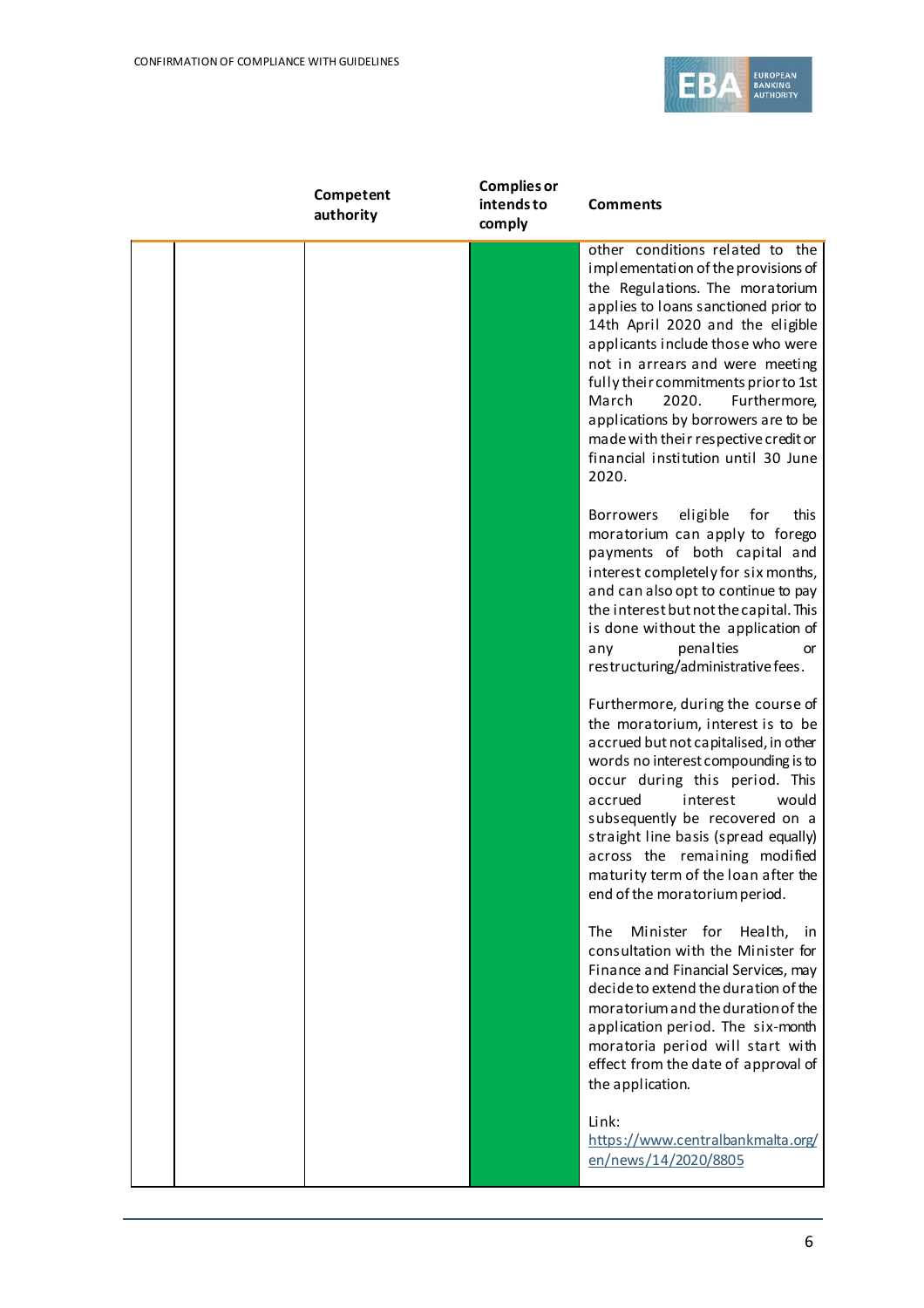

|           |             | Competent<br>authority                 | <b>Complies or</b><br>intends to<br>comply | <b>Comments</b>                                                                                                                                                                                                                                                                                                                                                                                                                                                                                                                                                                                                                                                                                                                                                                                                                                                                                                                                                                                                                                                                                                                                                                                                                                                                                                                                                                                                                     |
|-----------|-------------|----------------------------------------|--------------------------------------------|-------------------------------------------------------------------------------------------------------------------------------------------------------------------------------------------------------------------------------------------------------------------------------------------------------------------------------------------------------------------------------------------------------------------------------------------------------------------------------------------------------------------------------------------------------------------------------------------------------------------------------------------------------------------------------------------------------------------------------------------------------------------------------------------------------------------------------------------------------------------------------------------------------------------------------------------------------------------------------------------------------------------------------------------------------------------------------------------------------------------------------------------------------------------------------------------------------------------------------------------------------------------------------------------------------------------------------------------------------------------------------------------------------------------------------------|
| <b>NL</b> | Netherlands | De Nederlandsche<br>Bank N.V. (DNB)    | <b>Complies</b>                            | As of notification date, i.e. as at<br>18.05.2020 and 22.01.2021.                                                                                                                                                                                                                                                                                                                                                                                                                                                                                                                                                                                                                                                                                                                                                                                                                                                                                                                                                                                                                                                                                                                                                                                                                                                                                                                                                                   |
| AT        | Austria     | Austrian Financial<br>Market Authority | <b>Complies</b>                            | As of date of notification, i.e.<br>24.04.2020.<br>On April 9th, 2020, FMA sent a<br>letter to the credit institutions<br>under its remit informing them<br>about the main aspects of the EBA<br>guidelines on payment moratoria.<br>FMA also published the letter on<br>its<br>website<br>(https://www.fma.gv.at/en/covid-<br>$19/$ ).<br>FMA, in particular, explained the<br>pre-conditions<br>that<br>permit<br>institutions not to classify a<br>relevant exposure as a forbearance<br>measure. Equally, it set out the<br>implications of a moratorium on<br>definition of default. It<br>the<br>underlined the<br>documentation<br>requirements<br>contained<br>in<br>paragraph 19 of the guidelines.<br>Finally,<br>FMA<br>stressed<br>the<br>importance of<br>a clear<br>and<br>transparent communication with<br>consumers on this issue. On April<br>4th, 2020, the Austrian legislator<br>enacted,<br>subsequently<br>and<br>published in the Federal Law<br>Gazette, a law pertaining to the<br>οf<br>loan<br>postponement<br>legislative<br>This<br>repayments.<br>is<br>available<br>moratorium<br>to<br>consumers and microenterprises<br>as defined in Article 2 (3) of the<br>of<br>Commission<br>Annex<br>Recommendation 2003/361/EC of<br>06 May 2003 regarding the<br>definition of micro, small and<br>medium-sized enterprises, OJ L<br>124, 20.05.2003, p. 36. It fully<br>complies with the EBA Guidelines |
|           |             |                                        |                                            | on this subject.                                                                                                                                                                                                                                                                                                                                                                                                                                                                                                                                                                                                                                                                                                                                                                                                                                                                                                                                                                                                                                                                                                                                                                                                                                                                                                                                                                                                                    |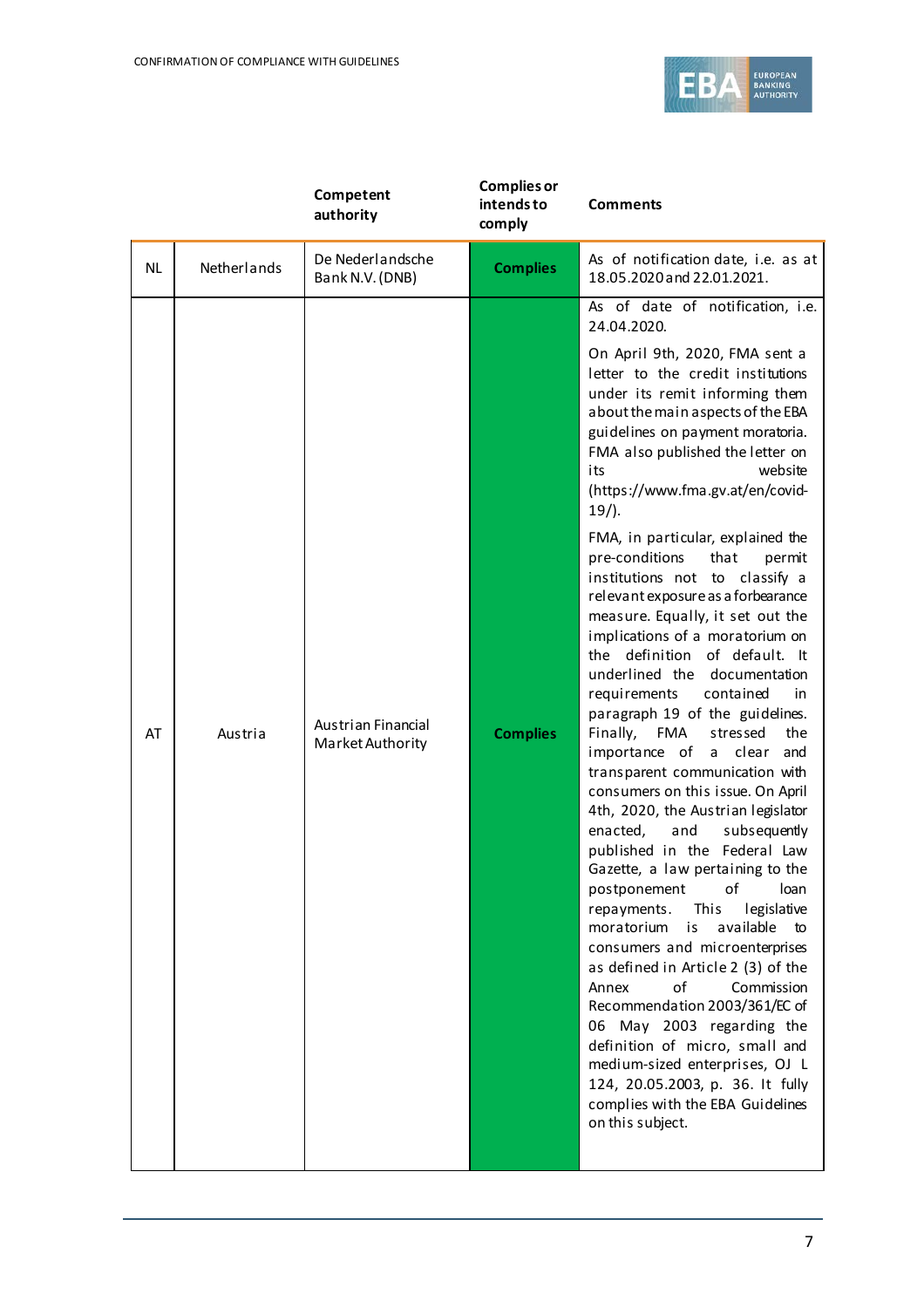

|           |          | Competent<br>authority         | <b>Complies or</b><br>intends to<br>comply                         | <b>Comments</b>                                                                                                                                                                                                                                                                                                                                                                                                                                                                                                                                                                                                                                                                                                                                                                                                                                                |
|-----------|----------|--------------------------------|--------------------------------------------------------------------|----------------------------------------------------------------------------------------------------------------------------------------------------------------------------------------------------------------------------------------------------------------------------------------------------------------------------------------------------------------------------------------------------------------------------------------------------------------------------------------------------------------------------------------------------------------------------------------------------------------------------------------------------------------------------------------------------------------------------------------------------------------------------------------------------------------------------------------------------------------|
| PL        | Poland   | Komisja Nadzoru<br>Finansowego | <b>Complies</b>                                                    | As of notification date, i.e.<br>02.06.2020.                                                                                                                                                                                                                                                                                                                                                                                                                                                                                                                                                                                                                                                                                                                                                                                                                   |
| PT        | Portugal | Banco de Portugal              | <b>Complies</b>                                                    | As of notification date, i.e. 17 July<br>2020.<br>Banco de Portugal issued and<br>published, on April 8 2020, a Circular<br>Letter aimed at raising a wareness to<br>supervised institutions on the<br>of<br>importance<br>adequately<br>complying with these Guidelines. It<br>is further emphasized that Banco de<br>Portugal will take these Guidelines<br>in consideration when performing<br>regulatory and supervisory<br>its<br>duties.                                                                                                                                                                                                                                                                                                                                                                                                                 |
| <b>RO</b> | Romania  | National Bank of<br>Romania    | <b>Complies</b>                                                    | Applies from date of notification,<br>i.e. 16 March 2021.<br>GUIDELINE has been transposed<br>through NBR Instructions from<br>22.06.2020.<br>http://www.bnr.ro/Institutii-de-<br>credit--1965.aspx                                                                                                                                                                                                                                                                                                                                                                                                                                                                                                                                                                                                                                                            |
| SI        | Slovenia | Bank of Slovenia               | <b>Does not</b><br>comply and<br>does not<br>intend to<br>comply** | Bank of Slovenia (BoS) believes that<br>part of condition (f) in paragraph 10<br>of the Guidelines (deadline 30 June<br>2020) does not allow necessary<br>flexibility and BoS does not intendto<br>comply fully with it. Condition (f) is<br>structured in two parts:<br>moratorium has to be<br>launched in response to the COVID-<br>19 pandemic and<br>moratorium has to be<br>applied before 30 June 2020 (with<br>an option for this deadline to be<br>revised).<br>BoS will comply with the condition<br>that moratorium has to be launched<br>in response to the COVID-19<br>pandemic and BoS will limit the time<br>of application of moratorium as<br>well. However, instead with the<br>deadline as<br>defined<br>in<br>the<br>Guidelines at the time of preparing<br>this statement, BoS will limit it in line<br>with provisions of valid national |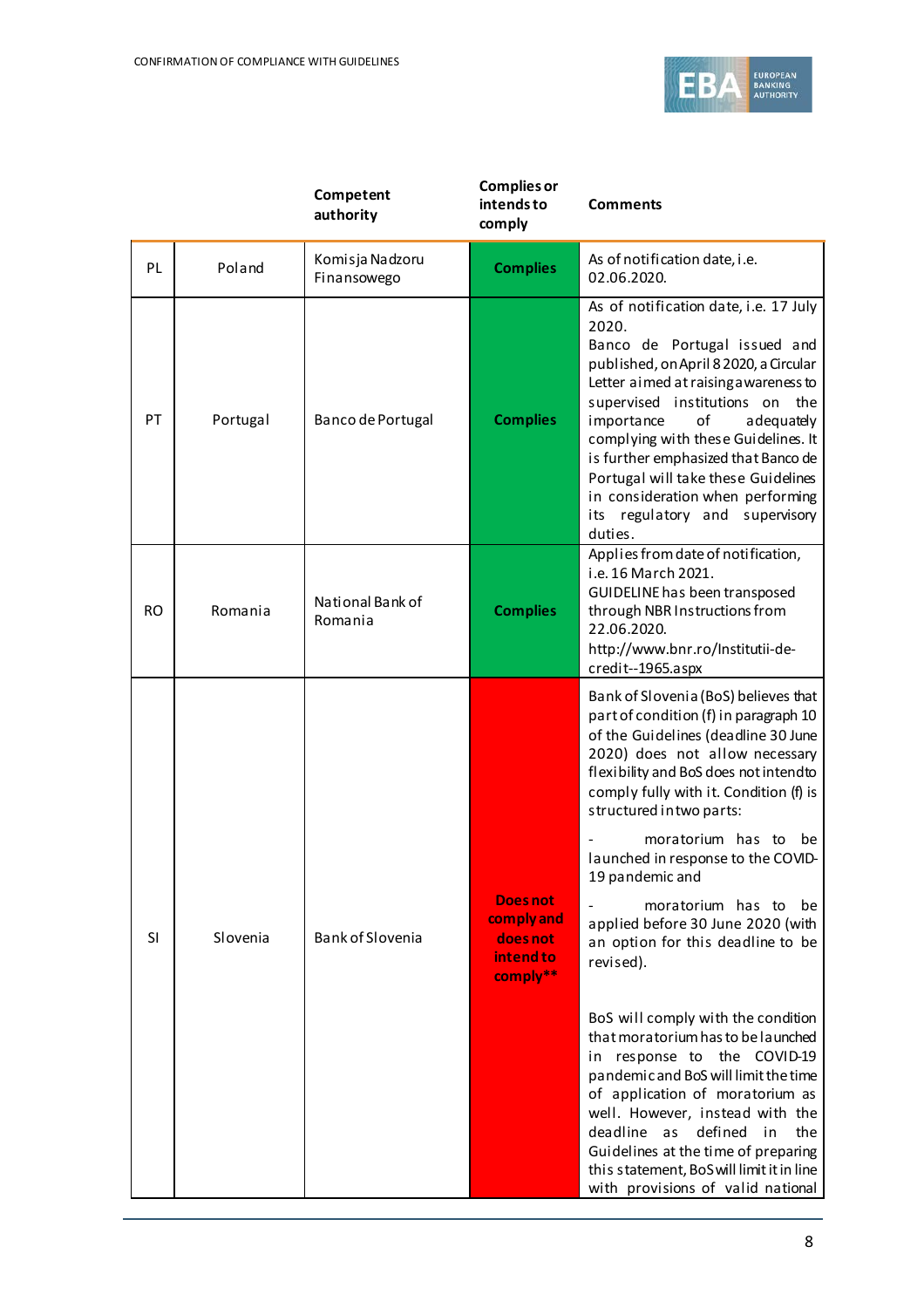

| Competent<br>authority | <b>Complies or</b><br>intends to<br>comply | <b>Comments</b>                                                                                                                                                                                                                                                                                                                                                                                                            |
|------------------------|--------------------------------------------|----------------------------------------------------------------------------------------------------------------------------------------------------------------------------------------------------------------------------------------------------------------------------------------------------------------------------------------------------------------------------------------------------------------------------|
|                        |                                            | legislation, representing framework<br>for legislative moratoria in Slovenia.                                                                                                                                                                                                                                                                                                                                              |
|                        |                                            | BoS complies with all other parts of<br>the Guidelines.                                                                                                                                                                                                                                                                                                                                                                    |
|                        |                                            | The part of the Guidelines BoS does<br>not intend to comply with is a<br>specified date 30 June 2020 as<br>deadline until moratorium has to be<br>launched and applied.                                                                                                                                                                                                                                                    |
|                        |                                            | 30 June 2020 as the last date before<br>moratorium has to be applied does<br>not allow necessary flexibility due to<br>the following reasons:                                                                                                                                                                                                                                                                              |
|                        |                                            | a) BoS reasonably believes that<br>borrowers will face temporary<br>liquidity issues as a consequence of<br>measures, aimed to limit COVID-19<br>outbreak, even after 30 June 2020;<br>BoS needs to take into account<br>regular payment terms within<br>economies as well and the fact that<br>numerous measures which help<br>borrowers still persist today (with<br>different intensity in different<br>Member States); |
|                        |                                            | b) BoS needs to be aware that in<br>certain industries subjects were<br>forced to temporary suspend their<br>business and workers have to stay at<br>home for safety reasons; it is<br>important to give sufficient available<br>time to prepare moratoria requests<br>to those borrowers as well;                                                                                                                         |
|                        |                                            | c) last, but no least, BoS must be<br>aware that banks will face numerous<br>requests for moratoria and might be<br>impossible for banks to adequately<br>process them all until 30 June 2020.                                                                                                                                                                                                                             |
|                        |                                            | Consequently, BoS has decided that<br>it does not intend to comply with<br>deadline 30 June 2020 (as valid at<br>time<br>of<br>preparing this<br>the<br>statement). Institutions under BoS's<br>supervision will have to<br>apply                                                                                                                                                                                          |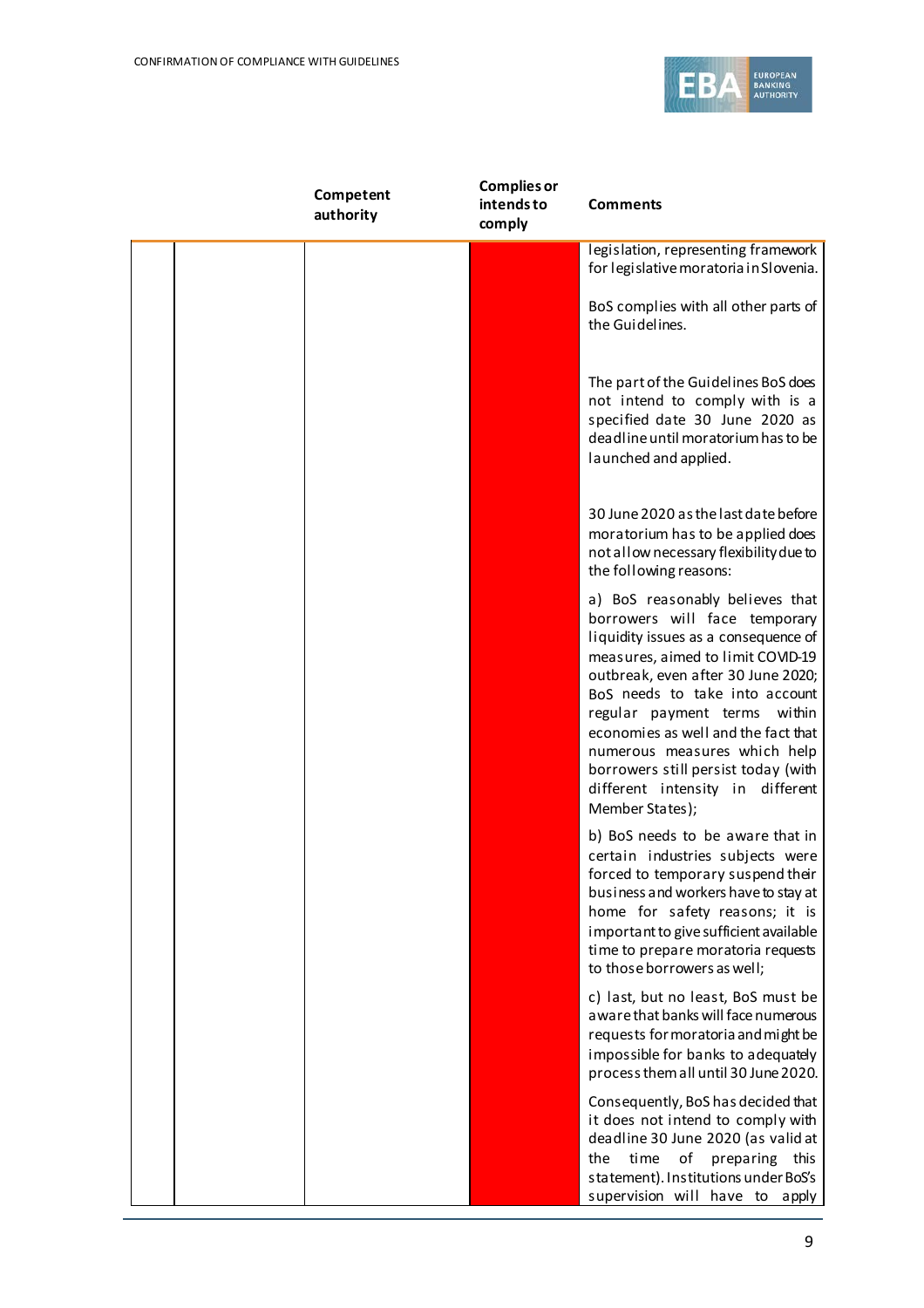

|           |          | Competent<br>authority                                             | <b>Complies or</b><br>intends to<br>comply | <b>Comments</b>                                                                                                                                                                                                                                                                                                                                                                                                             |  |  |
|-----------|----------|--------------------------------------------------------------------|--------------------------------------------|-----------------------------------------------------------------------------------------------------------------------------------------------------------------------------------------------------------------------------------------------------------------------------------------------------------------------------------------------------------------------------------------------------------------------------|--|--|
|           |          |                                                                    |                                            | moratorium at the latest 6 months<br>after virus epidemic is formally<br>called-off.                                                                                                                                                                                                                                                                                                                                        |  |  |
| <b>SK</b> | Slovakia | Národná banka<br>Slovenska                                         | <b>Complies</b>                            | notification<br>of<br>date,<br>As<br>i.e.<br>08.02.2021.                                                                                                                                                                                                                                                                                                                                                                    |  |  |
| FI.       | Finland  | Finanssivalvonta (FIN-<br>FSA)                                     | <b>Complies</b>                            | notification<br>of<br>date,<br>As<br>i.e.<br>01.02.2021.<br>See FIN-FSA's Supervision release 28<br>January 2021-3/2021<br>https://www.finanssivalvonta.fi/en<br>/publications-and-press-<br>releases/supervision-<br>releases/2021/updated-eba-<br>guidelines-on-general-loan-<br>payment-moratoria-applied-in-the-<br>light-of-the-covid-19-crisis-<br>incorporated-into-fin-fsas-set-of-<br>regulations-and-guidelines/. |  |  |
| <b>SE</b> | Sweden   | Finansinspektionen<br>(Swedish Financial<br>Supervisory Authority) | <b>Complies</b>                            | notification<br>οf<br>date,<br>As<br>i.e.<br>03.06.2020.                                                                                                                                                                                                                                                                                                                                                                    |  |  |

#### **EU Institutions –Agencies**

|            |                                    |                 | As of 24.07.2020.<br>Significant Institutions<br>as defined in Council<br>Regulation (EU)<br>No<br>1024/2013 of 15                                                                                |
|------------|------------------------------------|-----------------|---------------------------------------------------------------------------------------------------------------------------------------------------------------------------------------------------|
| <b>ECB</b> | Single<br>Supervisory<br>Mechanism | <b>Complies</b> | October<br>2013<br>conferring specific tasks<br>the<br>European<br>on<br><b>Bank</b><br>Central<br>concerning policies<br>relating to<br>the<br>prudential supervision<br>of credit institutions. |

#### **EEA – EFTA State**

| ١S | Iceland | Fjármálaeftirlitíð<br>(Financial Supervisory<br>Authority, Iceland) | <b>Complies</b> | As | οf<br>04.03.2021. | notification<br>https://www.cssf.lu/wp-<br>content/uploads/cssf20 756eng.pd | date. i.e. |  |
|----|---------|---------------------------------------------------------------------|-----------------|----|-------------------|-----------------------------------------------------------------------------|------------|--|
|    |         |                                                                     |                 |    |                   |                                                                             |            |  |